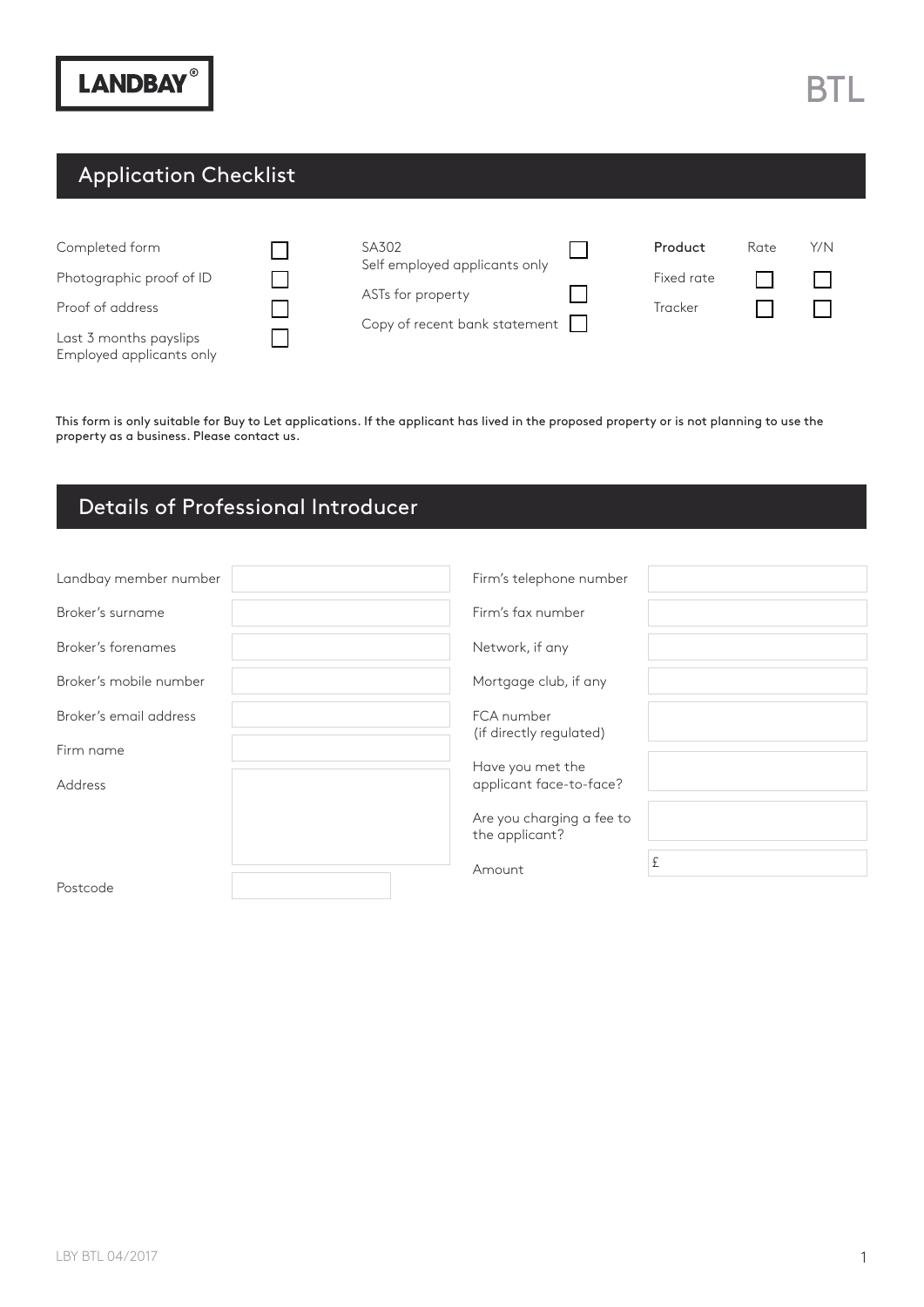## A) Limited Company Application

| Registered name    | Nature of business     |
|--------------------|------------------------|
| Registered number  | Year end               |
| Trading since      | Correspondence address |
| Registered address | (If different)         |
|                    | Postcode               |
| Postcode           |                        |

#### Shareholders with 25% share or greater

| Name | Director-shareholder or shareholder only (please state) | % Share |
|------|---------------------------------------------------------|---------|
|      |                                                         |         |
|      |                                                         |         |
|      |                                                         |         |
|      |                                                         |         |

#### Company financials

| Latest income Y/E (most recent first)                                        | Year 1 | Year 2 | Year 3 |
|------------------------------------------------------------------------------|--------|--------|--------|
| Year end                                                                     |        |        |        |
| Turnover                                                                     |        |        |        |
| Gross profit                                                                 |        |        |        |
| Net Profit                                                                   |        |        |        |
| Adjusted net profit                                                          |        |        |        |
| Rental income                                                                |        |        |        |
| Net tangible assets                                                          |        |        |        |
| Depreciation                                                                 |        |        |        |
| Drawing & dividends                                                          |        |        |        |
| Gross debt                                                                   |        |        |        |
| Accounts (audited I certified I management I SA302 I Draft)<br>Please attach |        |        |        |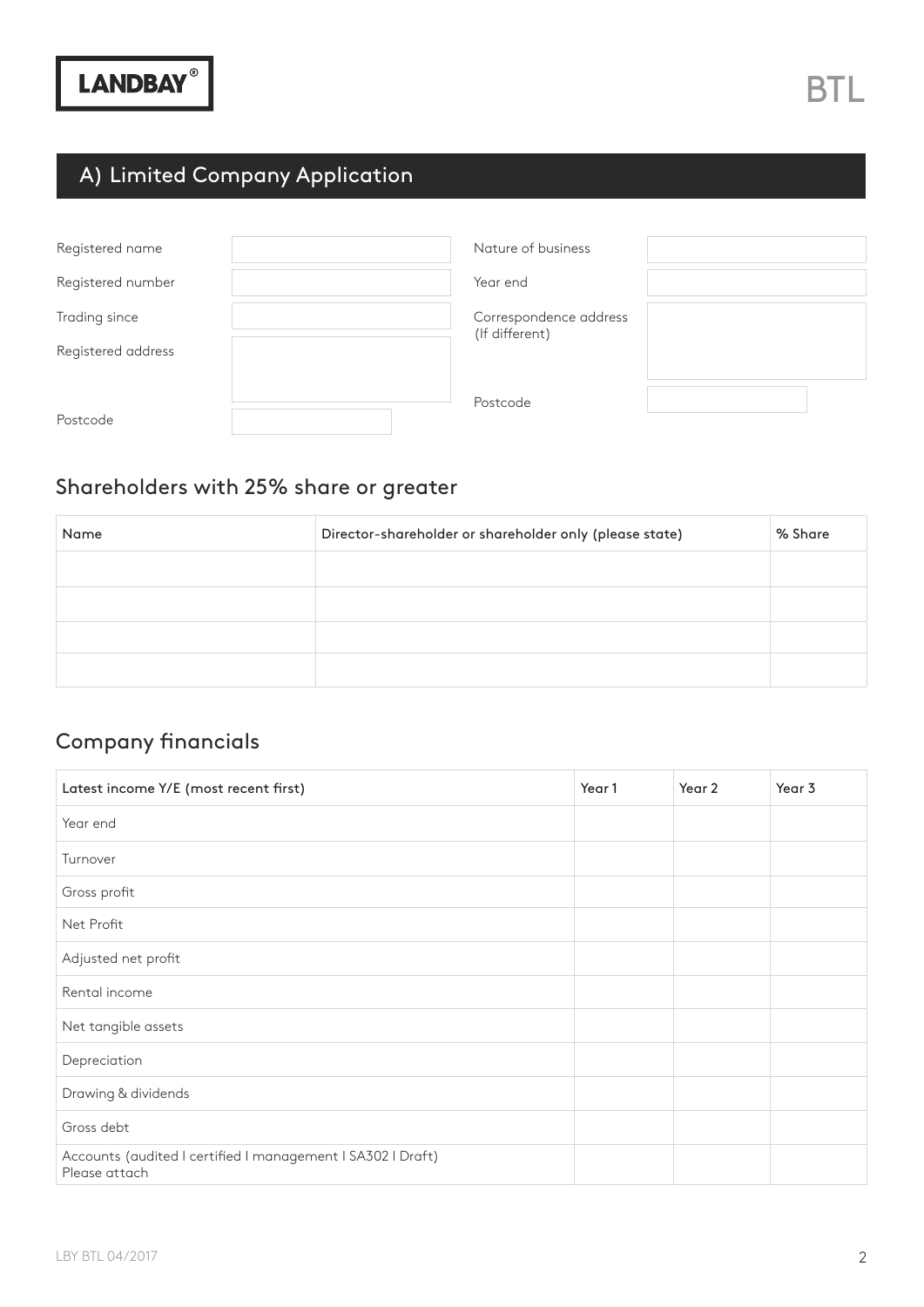# B) Details of Each Applicant

## First applicant

| Title<br>Surname<br>Forenames<br>Maiden name<br>(if applicable)<br>Date of birth<br>Marital status<br>Nationality<br>How long resident<br>in UK?<br>Dependents<br>Telephone numbers | Number<br>Ages<br>Home<br>Work | If less than 3 years,<br>please give previous<br>address(es). Use<br>continuation sheet if<br>necessary |  |
|-------------------------------------------------------------------------------------------------------------------------------------------------------------------------------------|--------------------------------|---------------------------------------------------------------------------------------------------------|--|
| Email address                                                                                                                                                                       |                                | Postcode                                                                                                |  |
| Present address                                                                                                                                                                     |                                | Date moved to<br>this address<br>Who owned this<br>property?                                            |  |
| Postcode                                                                                                                                                                            |                                | If you have a different                                                                                 |  |
| Date moved to<br>this address                                                                                                                                                       |                                | correspondent address,<br>please give details here                                                      |  |
|                                                                                                                                                                                     | Owner with mortgage            |                                                                                                         |  |
| Residential status                                                                                                                                                                  | Owner no mortgage<br>Tenant    |                                                                                                         |  |
|                                                                                                                                                                                     | W/family or friends            |                                                                                                         |  |
|                                                                                                                                                                                     |                                | Postcode                                                                                                |  |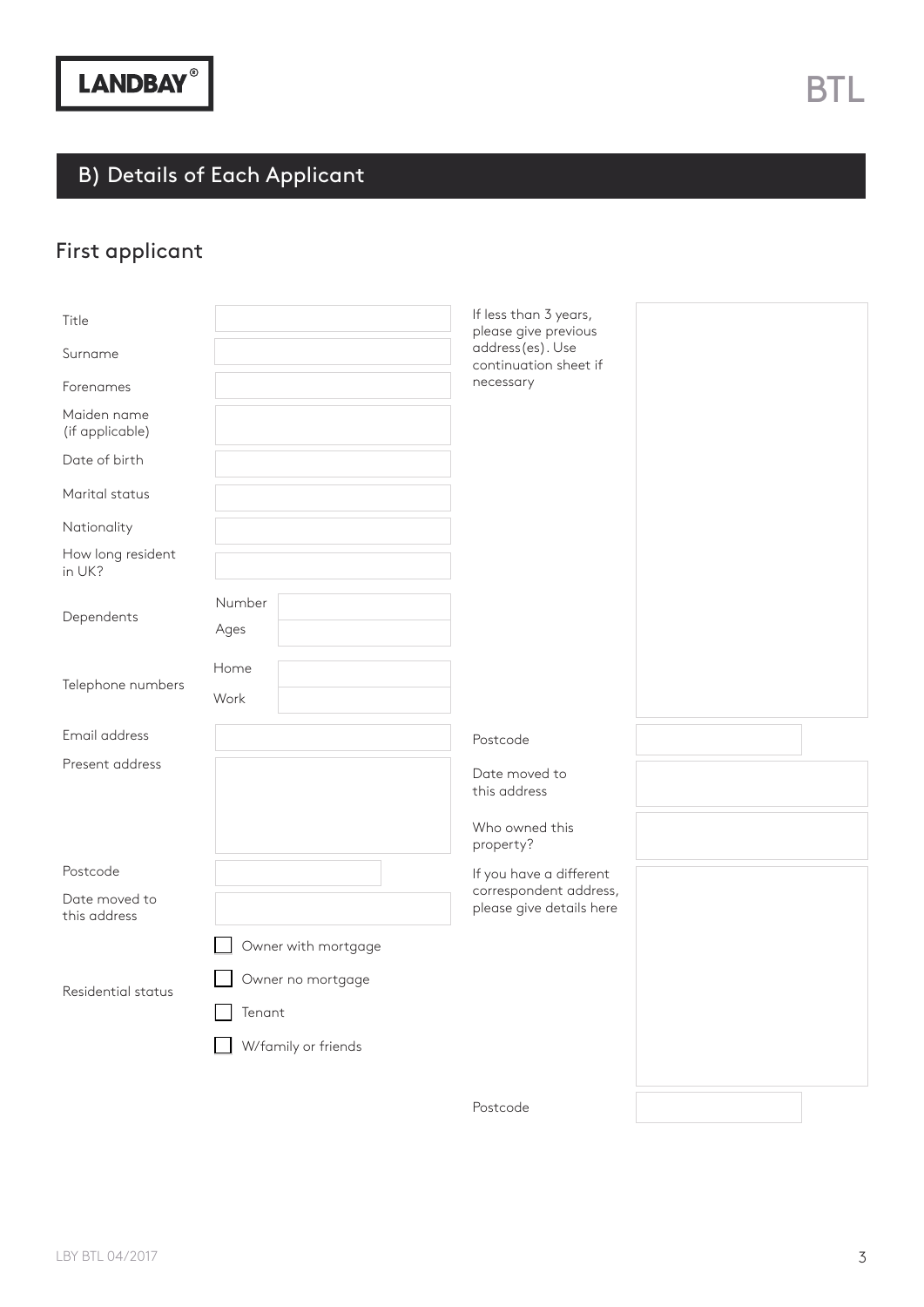# B) Details of Each Applicant

## Second applicant

| Title<br>Surname<br>Forenames<br>Maiden name<br>(if applicable)<br>Date of birth<br>Marital status<br>Nationality<br>How long resident<br>in UK?<br>Dependents<br>Telephone numbers | Number<br>Ages<br>Home<br>Work                     | If less than 3 years,<br>please give previous<br>address(es). Use<br>continuation sheet if<br>necessary |  |
|-------------------------------------------------------------------------------------------------------------------------------------------------------------------------------------|----------------------------------------------------|---------------------------------------------------------------------------------------------------------|--|
| Email address                                                                                                                                                                       |                                                    | Postcode                                                                                                |  |
| Present address                                                                                                                                                                     |                                                    | Date moved to<br>this address<br>Who owned this<br>property?                                            |  |
| Postcode                                                                                                                                                                            |                                                    | If you have a different                                                                                 |  |
| Date moved to<br>this address                                                                                                                                                       |                                                    | correspondent address,<br>please give details here                                                      |  |
|                                                                                                                                                                                     | Owner with mortgage                                |                                                                                                         |  |
| Residential status                                                                                                                                                                  | Owner no mortgage<br>Tenant<br>W/family or friends |                                                                                                         |  |
|                                                                                                                                                                                     |                                                    |                                                                                                         |  |
|                                                                                                                                                                                     |                                                    | Postcode                                                                                                |  |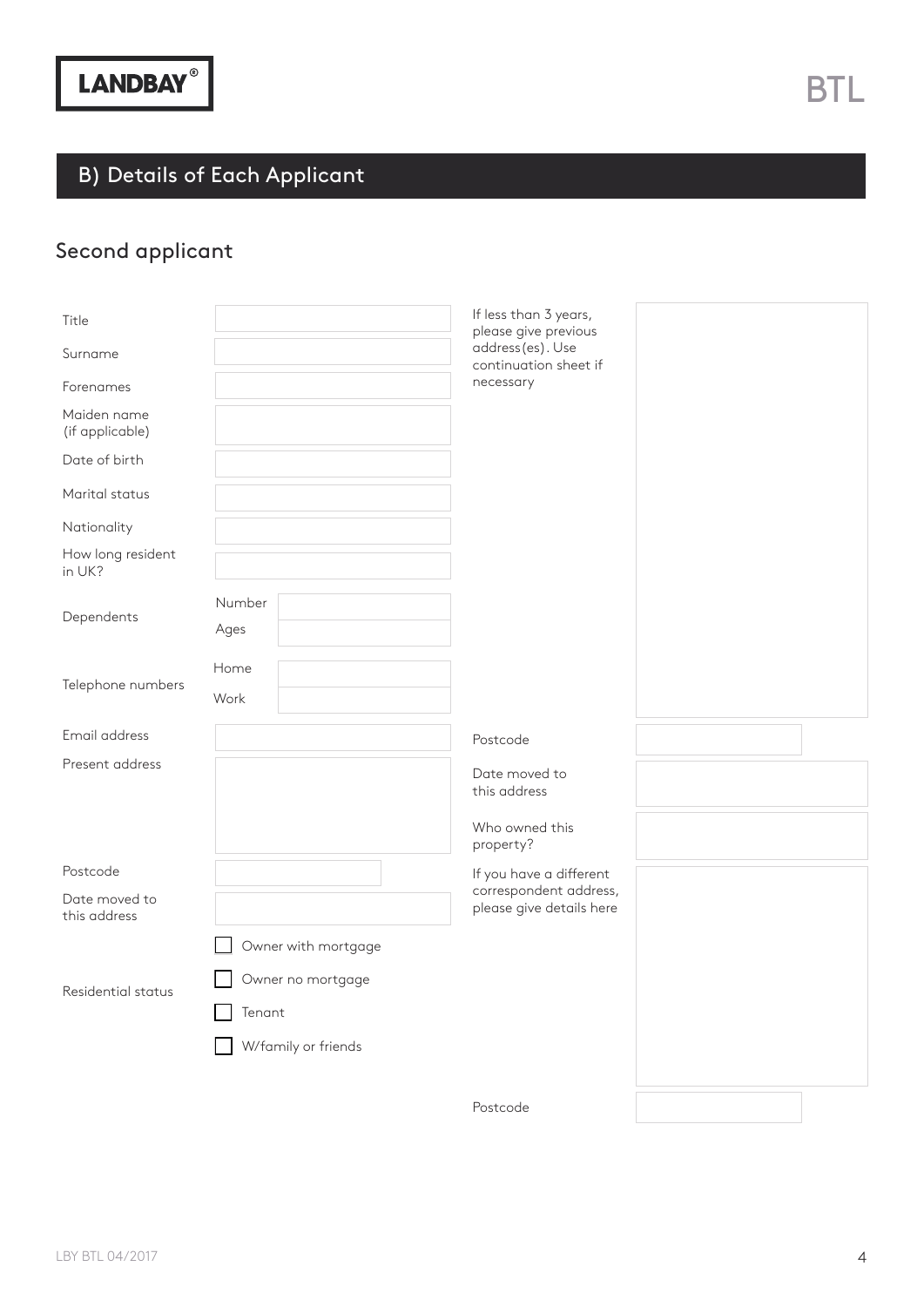## C) Applicants with Residential Mortgages (If Applicable)

### First applicant

### Second applicant

| Property value                                                       | Property value                                                       |
|----------------------------------------------------------------------|----------------------------------------------------------------------|
| Mortgage account No.                                                 | Mortgage account No.                                                 |
| Lender's name                                                        | Lender's name                                                        |
| Type of mortgage                                                     | Type of mortgage                                                     |
| Present address                                                      | Present address                                                      |
|                                                                      |                                                                      |
|                                                                      |                                                                      |
| Postcode                                                             | Postcode                                                             |
| Monthly payment                                                      | Monthly payment                                                      |
| Outstanding balance                                                  | Outstanding balance                                                  |
| Mortgage start date                                                  | Mortgage start date                                                  |
| Original loan amount                                                 | Original loan amount                                                 |
| Please give details of<br>further advances here                      | Please give details of<br>further advances here                      |
|                                                                      |                                                                      |
|                                                                      |                                                                      |
|                                                                      |                                                                      |
|                                                                      |                                                                      |
| Is the account currently<br>Yes<br>No<br>up to date?                 | Is the account currently<br>Yes<br>No<br>up to date?                 |
| If 'no' please provide full                                          | If 'no' please provide full                                          |
| details and explanation.                                             | details and explanation.                                             |
| Use continuation sheet if<br>necessary.                              | Use continuation sheet if<br>necessary.                              |
|                                                                      |                                                                      |
|                                                                      |                                                                      |
|                                                                      |                                                                      |
| Has the account been in<br>Yes<br>No<br>arrears in the last 2 years? | Has the account been in<br>Yes<br>No<br>arrears in the last 2 years? |
| If 'yes' please provide full<br>details and explanation.             | If 'yes' please provide full<br>details and explanation.             |
| Use continuation sheet if                                            | Use continuation sheet if                                            |
| necessary.                                                           | necessary.                                                           |
|                                                                      |                                                                      |
|                                                                      |                                                                      |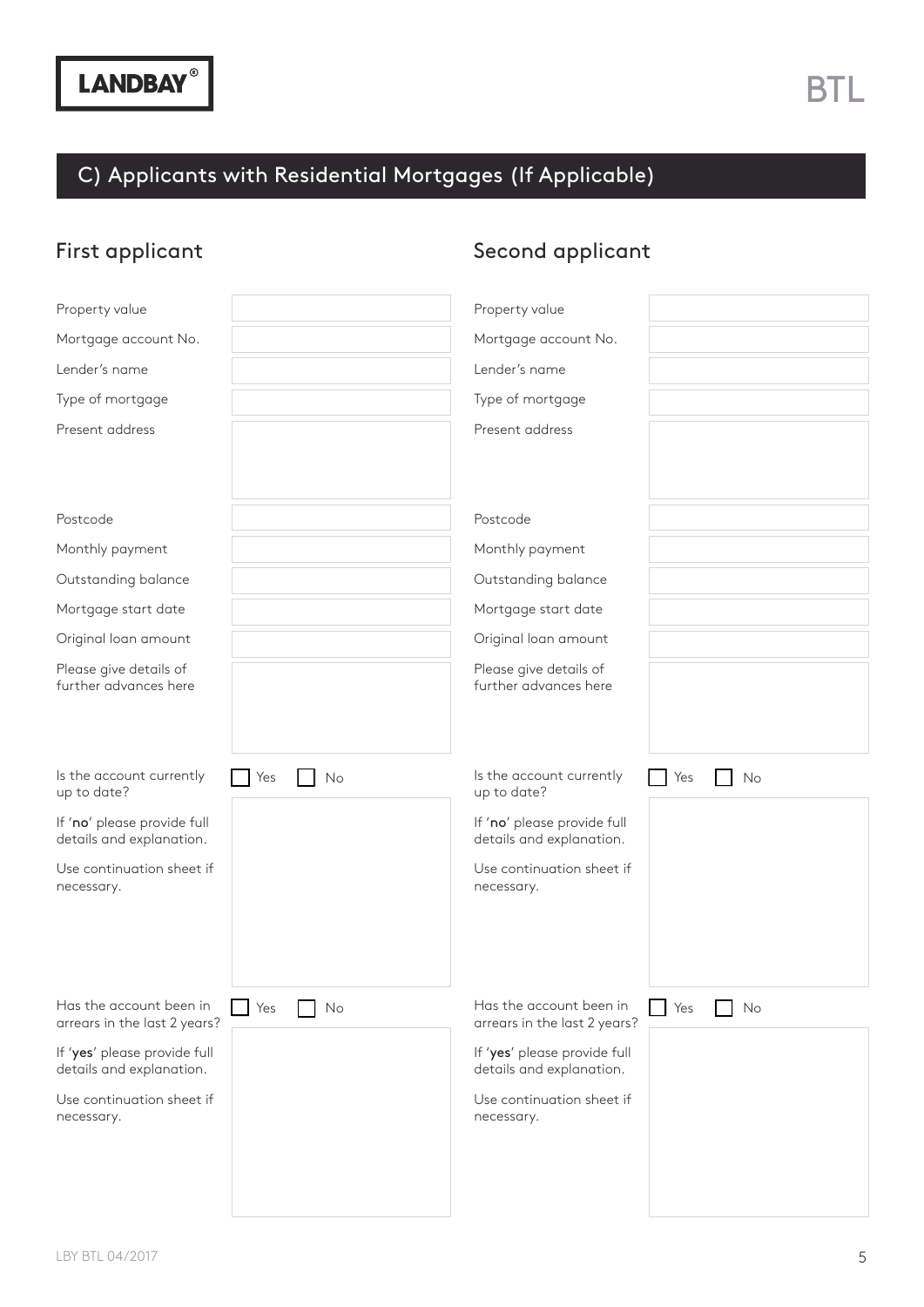### D) Personal Applicants

To be completed if you are an employee of a business or company in which you do not own more than a 25% stake, retired or unemployed.

### First applicant

| Job title                                                         |                                                     |     | Other income (State<br>whether guaranteed          |  |
|-------------------------------------------------------------------|-----------------------------------------------------|-----|----------------------------------------------------|--|
| Employer's name                                                   |                                                     |     | Give details)                                      |  |
| Employer's address                                                |                                                     |     |                                                    |  |
| Postcode                                                          |                                                     |     |                                                    |  |
| Nature of business                                                |                                                     |     | If current employment<br>is less than three years, |  |
| Date joined                                                       |                                                     |     | please provide details to                          |  |
| Contact name for<br>reference                                     |                                                     |     | cover last three years.                            |  |
| Is employment                                                     | Employed<br>Self employed<br>Full time<br>Part time |     |                                                    |  |
|                                                                   | Retired<br>Unemployed                               |     | Job title                                          |  |
| If contract, then (please<br>state time remaining on<br>contract) |                                                     |     | Employer's name                                    |  |
| Under notice of<br>redundancy?                                    | Yes<br>No                                           |     | Employer's address                                 |  |
| Basic gross income                                                |                                                     | p.a |                                                    |  |
| Guaranteed income                                                 |                                                     | p.a |                                                    |  |
| Regular overtime                                                  |                                                     | p.a | Postcode                                           |  |
| Gross pension income<br>(If retired)                              |                                                     | p.a | Date joined                                        |  |
|                                                                   |                                                     |     | Basic gross income                                 |  |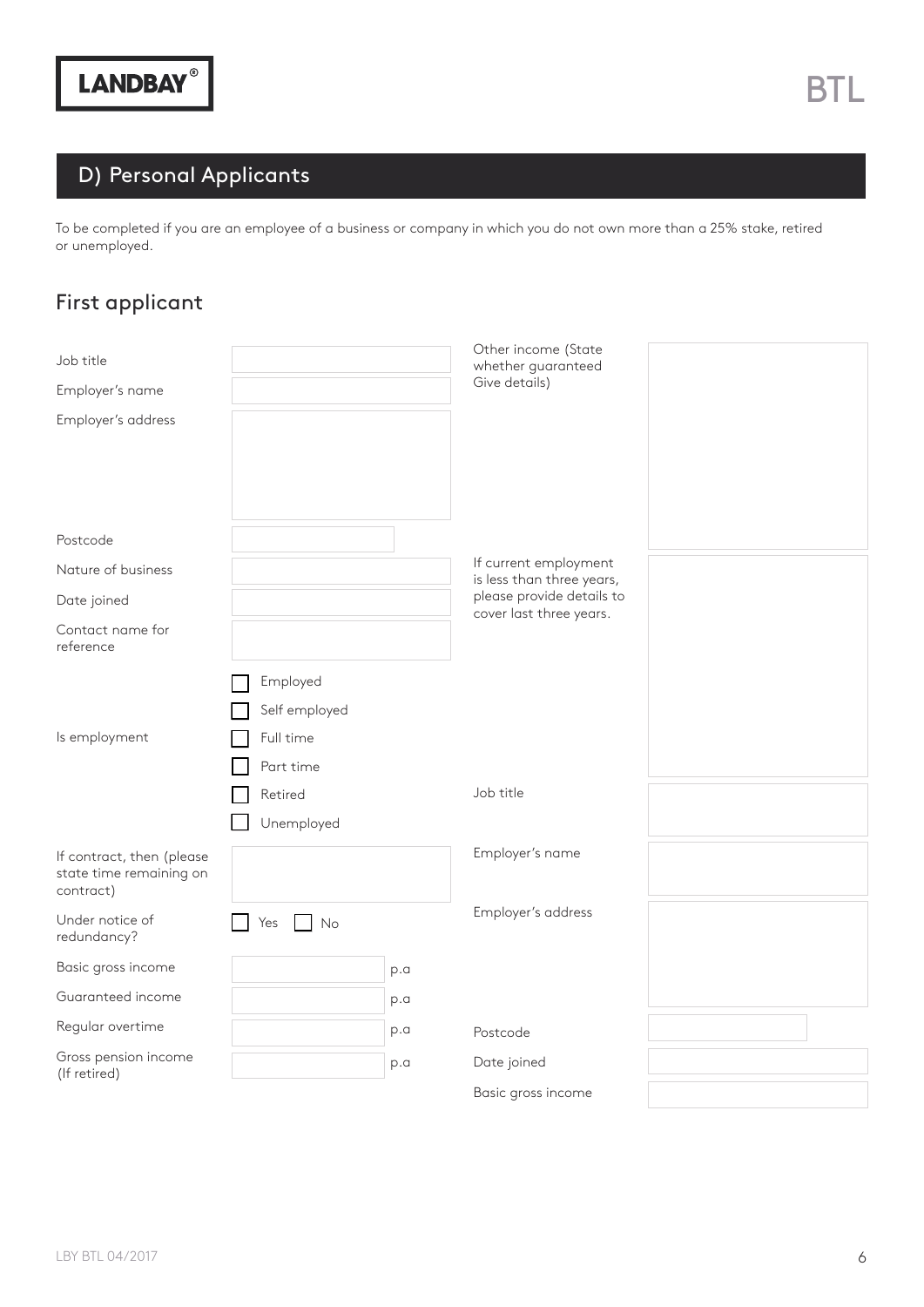### D) Personal Applicants

To be completed if you are an employee of a business or company in which you do not own more than a 25% stake, retired or unemployed.

### Second applicant

| Job title                                                         |                                                     |     | Other income (State<br>whether guaranteed          |  |
|-------------------------------------------------------------------|-----------------------------------------------------|-----|----------------------------------------------------|--|
| Employer's name                                                   |                                                     |     | Give details)                                      |  |
| Employer's address                                                |                                                     |     |                                                    |  |
| Postcode                                                          |                                                     |     |                                                    |  |
| Nature of business                                                |                                                     |     | If current employment<br>is less than three years, |  |
| Date joined                                                       |                                                     |     | please provide details to                          |  |
| Contact name for<br>reference                                     |                                                     |     | cover last three years.                            |  |
| Is employment                                                     | Employed<br>Self employed<br>Full time<br>Part time |     |                                                    |  |
|                                                                   | Retired<br>Unemployed                               |     | Job title                                          |  |
| If contract, then (please<br>state time remaining on<br>contract) |                                                     |     | Employer's name                                    |  |
| Under notice of<br>redundancy?                                    | Yes<br>No                                           |     | Employer's address                                 |  |
| Basic gross income                                                |                                                     | p.a |                                                    |  |
| Guaranteed income                                                 |                                                     | p.a |                                                    |  |
| Regular overtime                                                  |                                                     | p.a | Postcode                                           |  |
| Gross pension income<br>(If retired)                              |                                                     | p.a | Date joined                                        |  |
|                                                                   |                                                     |     | Basic gross income                                 |  |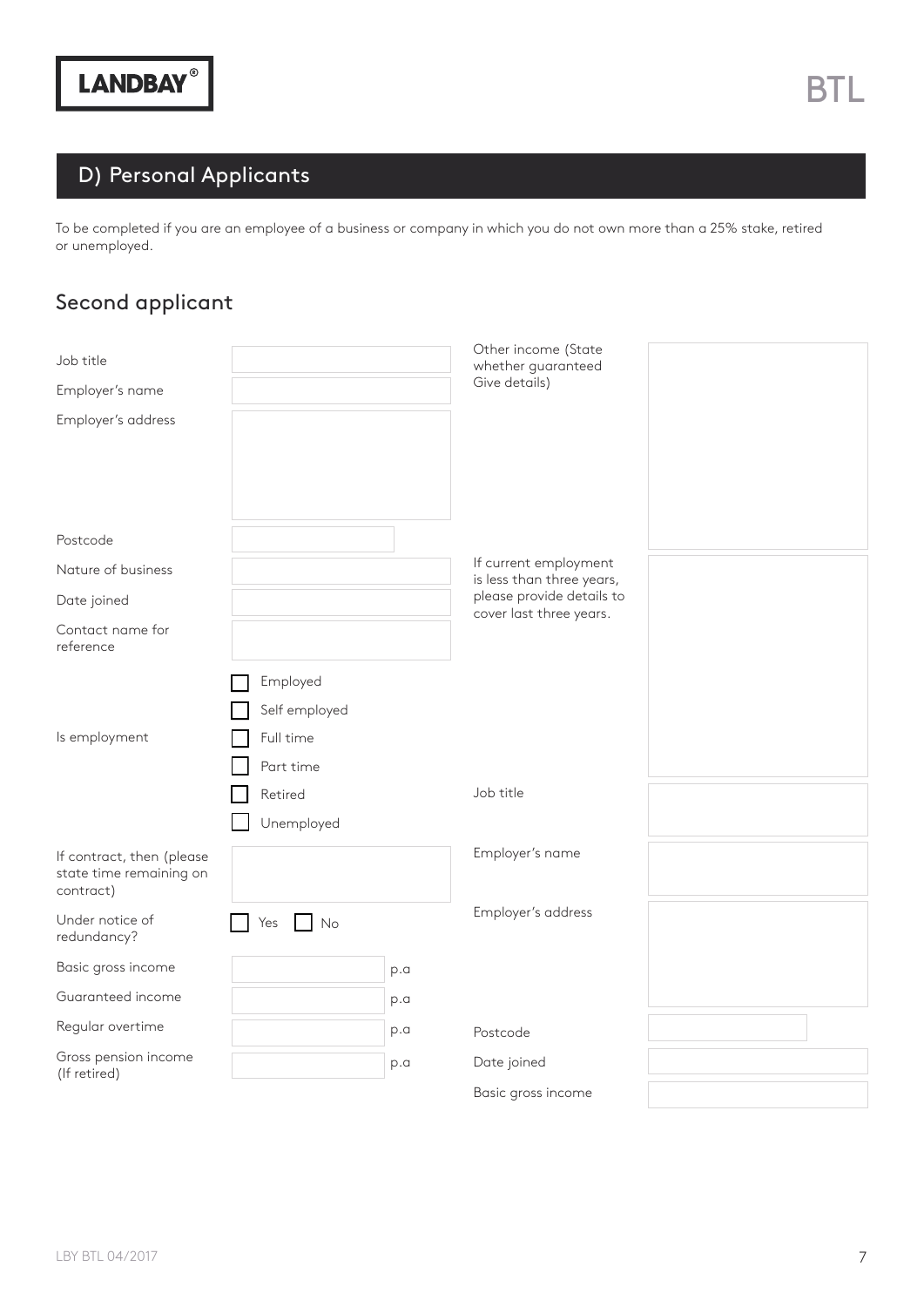## E) Self Employed Applicants

To be completed by individuals who own 25% or more of total share capital or majority shareholder. Details of all businesses of which you have such a shareholding to be given. Employment history must be given for the last three years. Use continuation sheet if necessary.

#### First applicant

| Name of business                                                                        |        |  |
|-----------------------------------------------------------------------------------------|--------|--|
| Nature of business                                                                      |        |  |
| Company registration No.                                                                |        |  |
| <b>Business address</b>                                                                 |        |  |
|                                                                                         |        |  |
|                                                                                         |        |  |
| Postcode                                                                                |        |  |
| Telephone number                                                                        |        |  |
| Date established                                                                        |        |  |
| Self-employed date                                                                      |        |  |
| Percentage of shareholding                                                              |        |  |
| Income for last 3 years (Including salaries,<br>dividends and your share of net profit) | Year 1 |  |
|                                                                                         | Year 2 |  |
|                                                                                         | Year 3 |  |
| Accountant's practice                                                                   |        |  |
| Chartered, certified or other                                                           |        |  |
| Contact name                                                                            |        |  |
| Accountant's address                                                                    |        |  |
|                                                                                         |        |  |
|                                                                                         |        |  |
| Postcode                                                                                |        |  |
| Telephone number                                                                        |        |  |
| Fax number                                                                              |        |  |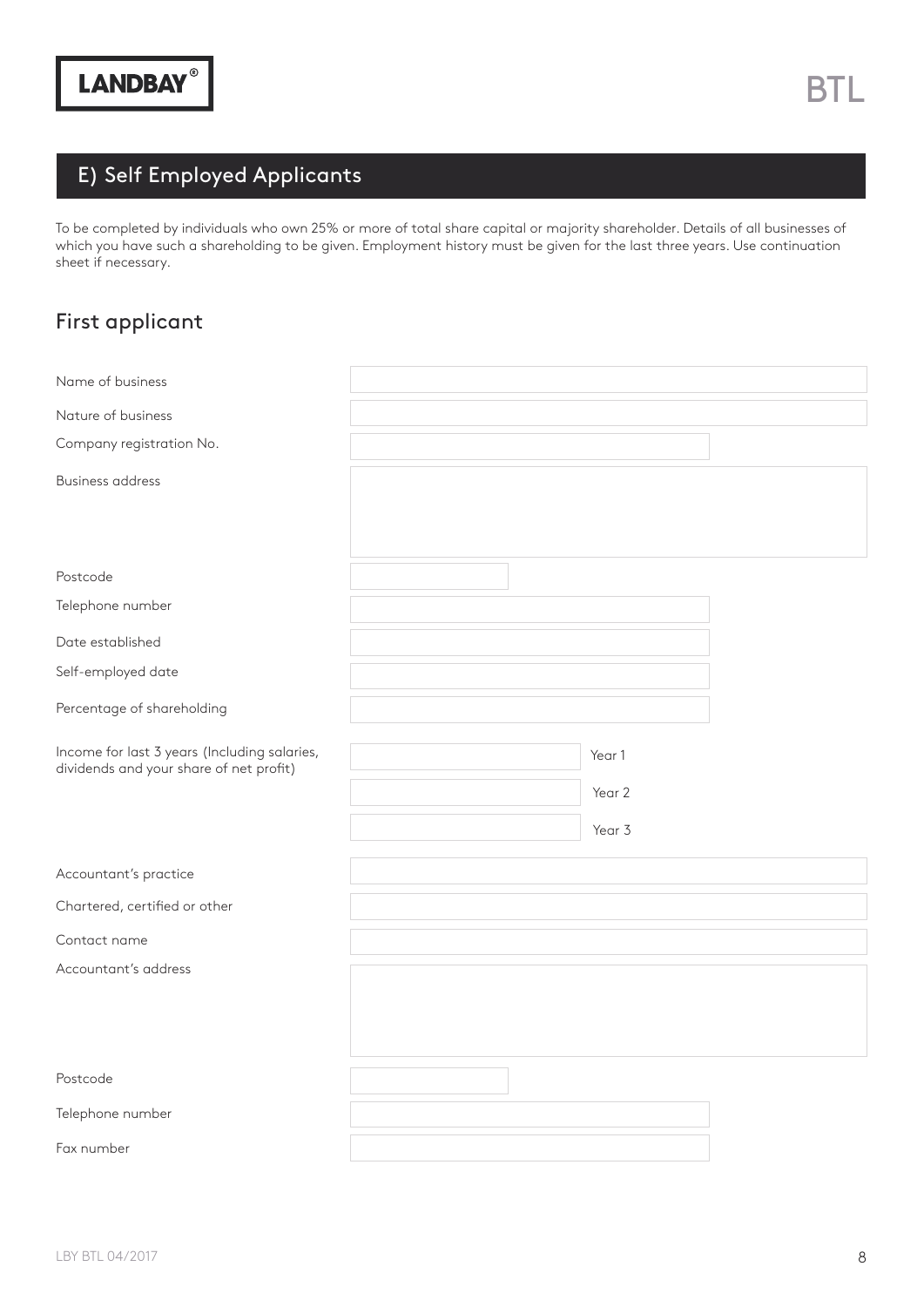## E) Self Employed Applicants

To be completed by individuals who own 25% or more of total share capital or majority shareholder. Details of all businesses of which you have such a shareholding to be given. Employment history must be given for the last three years. Use continuation sheet if necessary.

#### Second applicant

| Name of business                             |        |  |
|----------------------------------------------|--------|--|
| Nature of business                           |        |  |
| Company registration No.                     |        |  |
| <b>Business address</b>                      |        |  |
|                                              |        |  |
|                                              |        |  |
| Postcode                                     |        |  |
| Telephone number                             |        |  |
| Date established                             |        |  |
| Self-employed date                           |        |  |
| Percentage of shareholding                   |        |  |
| Income for last 3 years (Including salaries, | Year 1 |  |
| dividends and your share of net profit)      | Year 2 |  |
|                                              | Year 3 |  |
|                                              |        |  |
| Accountant's practice                        |        |  |
| Chartered, certified or other                |        |  |
| Contact name                                 |        |  |
| Accountant's address                         |        |  |
|                                              |        |  |
|                                              |        |  |
| Postcode                                     |        |  |
| Telephone number                             |        |  |
| Fax number                                   |        |  |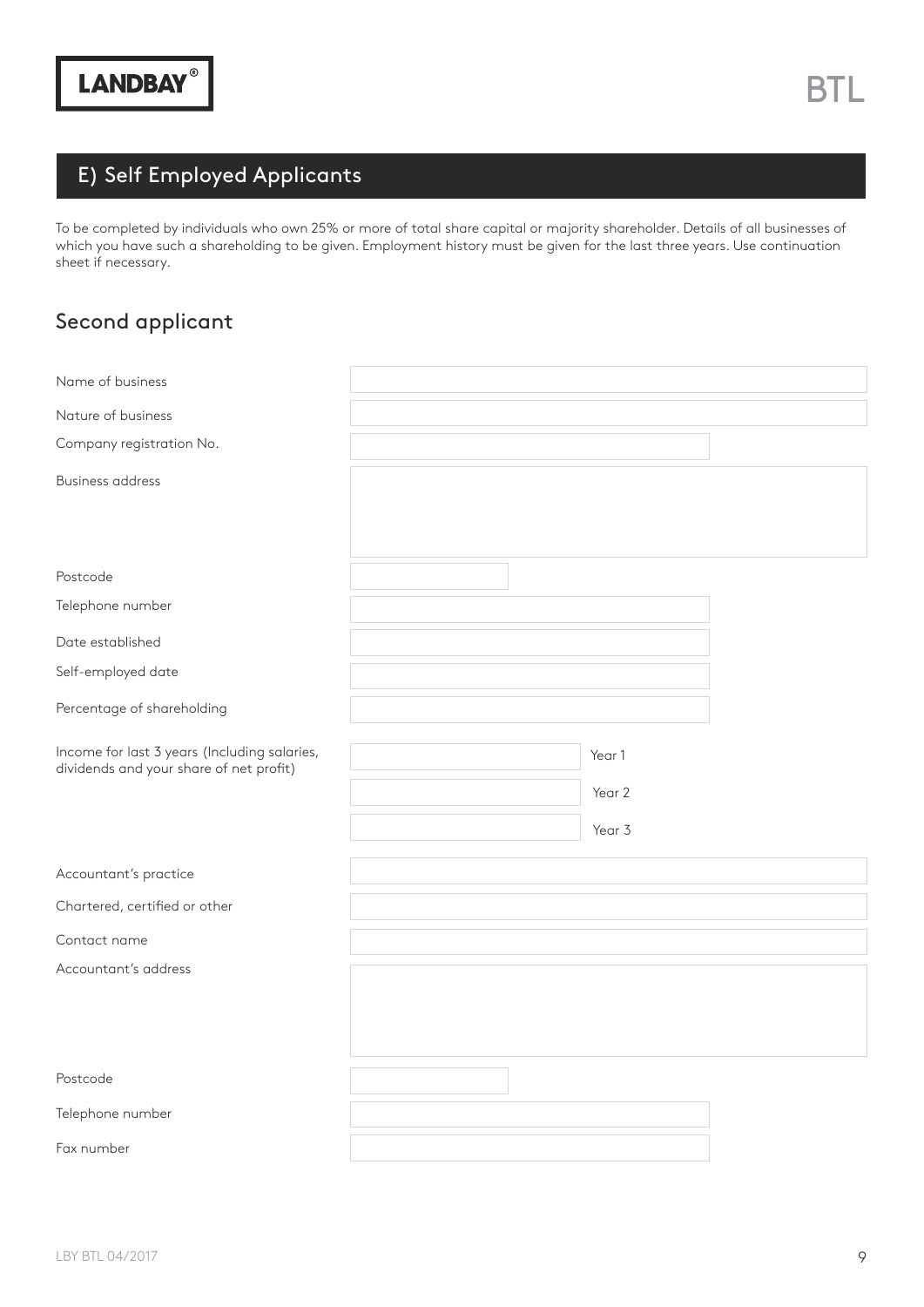#### F) Bank Account Details

## First applicant

| Second applicant |  |
|------------------|--|
|                  |  |

| National insurance<br>number | National insurance<br>number |
|------------------------------|------------------------------|
| Name of bank                 | Name of bank                 |
| Bank account number          | Bank account number          |
| Sort code                    | Sort code                    |
| Date account opened          | Date account opened          |

### Credit (Please provide all details of all credit agreements other than mortgages)

| Joint with applicant 2? | Loan | Loan<br>$\overline{2}$ | Loan<br>3 | Loan<br>4 |                       | Loan | Loan<br>2 | Loan<br>3. | Loan<br>$\overline{4}$ |
|-------------------------|------|------------------------|-----------|-----------|-----------------------|------|-----------|------------|------------------------|
| Credit grantor/lender   |      |                        |           |           | Credit grantor/lender |      |           |            |                        |
| Purpose of loan         |      |                        |           |           | Purpose of loan       |      |           |            |                        |
| Monthly repayment       |      |                        |           |           | Monthly repayment     |      |           |            |                        |
| Outstanding balance     |      |                        |           |           | Outstanding balance   |      |           |            |                        |

#### Credit card (Please provide details of all credit and debit cards)

| Joint with applicant 2? | $\mathbf{I}$<br>Card | Card<br>2 | Card<br>3 | Card<br>4 |                     | Card | Card | Card<br>3 | Loan<br>4 |
|-------------------------|----------------------|-----------|-----------|-----------|---------------------|------|------|-----------|-----------|
| Card issuer             |                      |           |           |           | Card issuer         |      |      |           |           |
| Card type               |                      |           |           |           | Card type           |      |      |           |           |
| Credit limit            |                      |           |           |           | Credit limit        |      |      |           |           |
| Outstanding balance     |                      |           |           |           | Outstanding balance |      |      |           |           |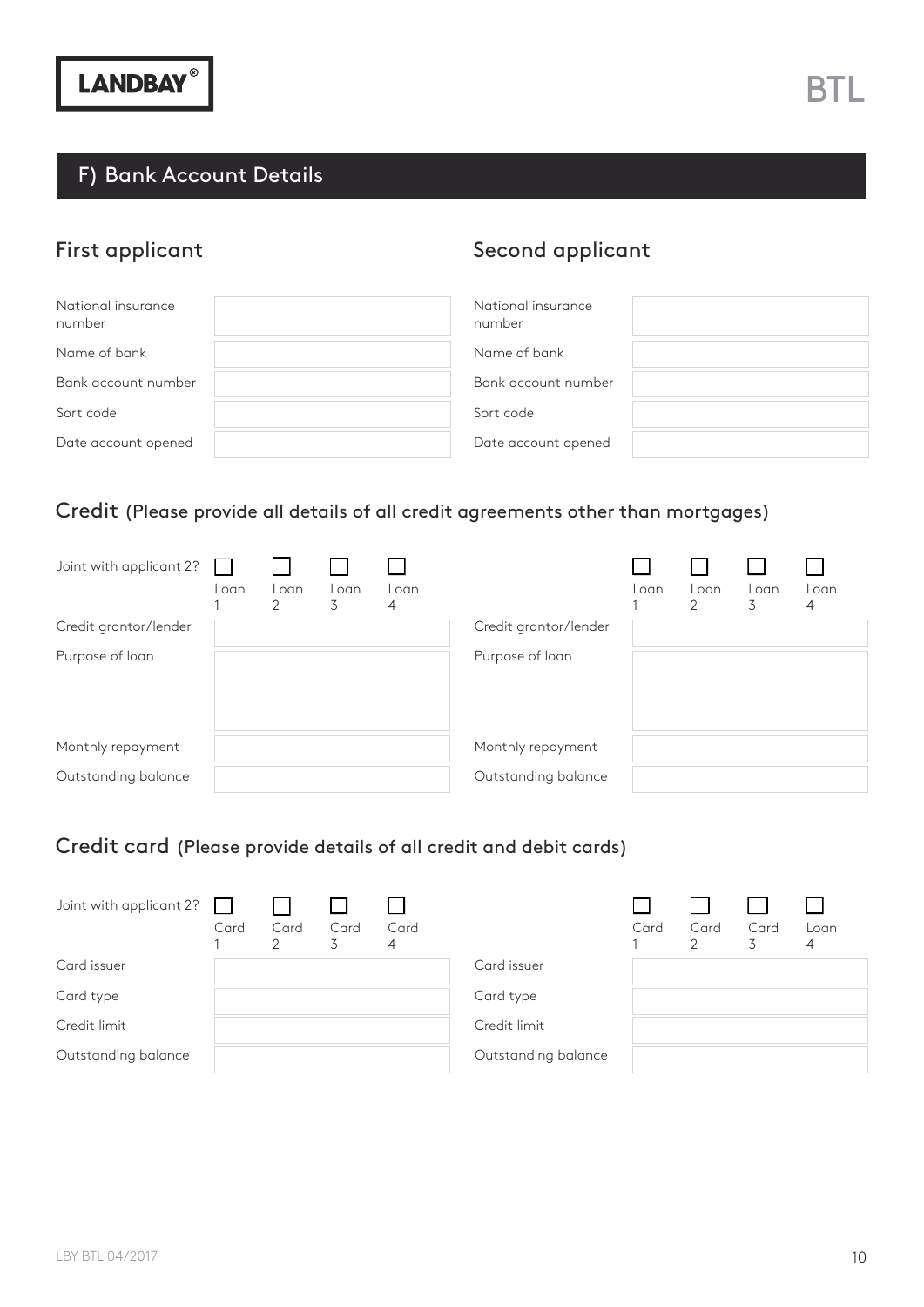## F) Bank Account Details

### First applicant

| Have you ever been refused a                                                                      | Yes       | Have you ever been refused a                                                                      | Yes       |
|---------------------------------------------------------------------------------------------------|-----------|---------------------------------------------------------------------------------------------------|-----------|
| mortgage?                                                                                         | No        | mortgage?                                                                                         | No        |
| Have you ever had a judgement                                                                     | Yes       | Have you ever had a judgement                                                                     | Yes       |
| for bad debt recorded against you?                                                                | No        | for bad debt recorded against you?                                                                | No        |
| Are there any pending/imminent                                                                    | No        | Are there any pending/imminent                                                                    | Yes       |
| court proceedings against you?                                                                    | Yes       | court proceedings against you?                                                                    | No        |
| Have you ever failed to keep up                                                                   | No        | Have you ever failed to keep up                                                                   | Yes       |
| payments under any loan?                                                                          | Yes       | payments under any loan?                                                                          | No        |
| Have you ever been declared                                                                       | Yes       | Have you ever been declared                                                                       | Yes       |
| bankrupt?                                                                                         | No        | bankrupt?                                                                                         | No        |
| Do you receive income support                                                                     | Yes       | Do you receive income support                                                                     | Yes       |
| or any other?                                                                                     | No        | or any other?                                                                                     | No        |
| Do you receive income support                                                                     | Yes       | Do you receive income support                                                                     | Yes       |
| or any other social payments?                                                                     | No        | or any other social payments?                                                                     | No        |
| Do you pay or receive any child                                                                   | Yes       | Do you pay or receive any child                                                                   | Yes       |
| maintenance?                                                                                      | No        | maintenance?                                                                                      | No        |
| Have you been subject to an                                                                       | Yes       | Have you been subject to an                                                                       | Yes       |
| IVA/CVA?                                                                                          | No        | IVA/CVA?                                                                                          | No        |
| Have you had a property                                                                           | Yes       | Have you had a property                                                                           | Yes       |
| repossessed?                                                                                      | No        | repossessed?                                                                                      | No        |
| Are you aware of anyone with<br>whom you are financially<br>associated who has<br>adverse credit? | Yes<br>No | Are you aware of anyone with<br>whom you are financially<br>associated who has<br>adverse credit? | Yes<br>No |

Second applicant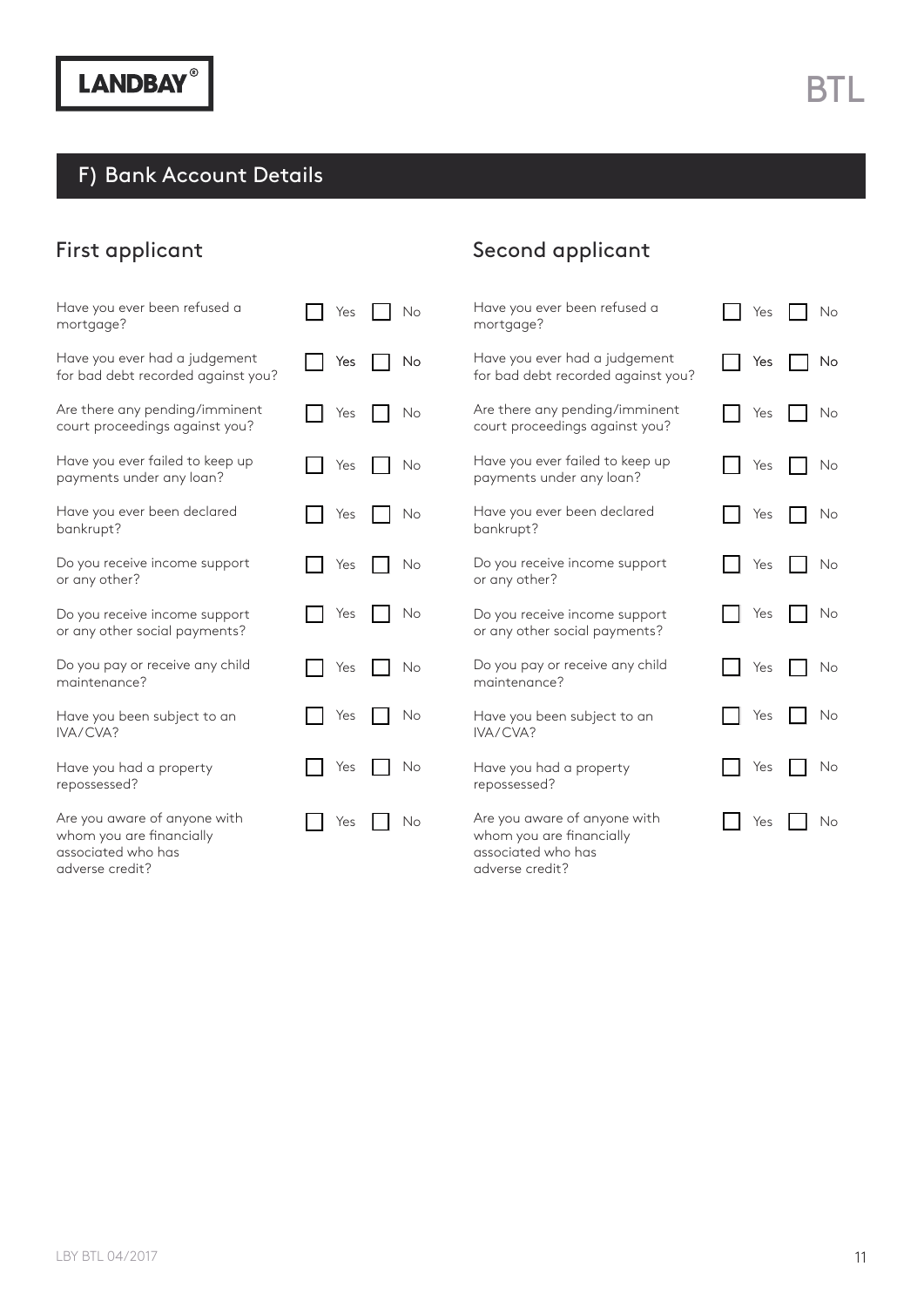### G) Mortgage Requirements

| Property address           |               | Standard construction?                            | No<br>Yes            |
|----------------------------|---------------|---------------------------------------------------|----------------------|
|                            |               | If not. then please give                          |                      |
|                            |               | details here                                      |                      |
|                            |               |                                                   |                      |
| Postcode                   |               | Multi-unit?                                       |                      |
|                            |               | Year built                                        |                      |
|                            |               | Property tenure and<br>unexpired lease if app.    | Freehold             |
| If the property is a house |               |                                                   | Leasehold            |
| Number of floors           |               |                                                   | Unexpired lease      |
|                            |               |                                                   |                      |
| Is the house a HMO?        | Yes<br>No     | If the property is<br>leasehold                   | Leasehold<br>Service |
| If yes, is it licensed?    | No<br>Yes     |                                                   | charge               |
| Property type              | Terraced      | Is the property ex-local                          | Yes<br>No            |
|                            | Detached      | authority, MOD or                                 |                      |
|                            | Semi-detached | Housing Association<br>owned?                     |                      |
| Number of bedrooms         |               | If so, please give details                        |                      |
| Number of kitchens         |               |                                                   |                      |
| Number of living rooms     |               |                                                   |                      |
| Number of tenants          |               | Is the property adjoining                         | Yes<br>No            |
|                            |               | or adjacent to commercial<br>premises?            |                      |
| If the property is a flat  |               | If so, please give details                        |                      |
|                            |               |                                                   |                      |
| Number of rooms            |               |                                                   |                      |
| Number of floors in block  |               | Will you be in receipt                            | Yes<br>No            |
| Number of flats in block   |               | of any discount, price<br>reduction, cash payment |                      |
| Purpose built              | Yes<br>No     | or incentive in respect<br>of this property or be |                      |
|                            |               | purchasing or                                     |                      |

re-fnancing through or be in any way connected with an investment syndicate or club?

Maisonettes Studio

Lift

No Yes No No Yes No No Yes No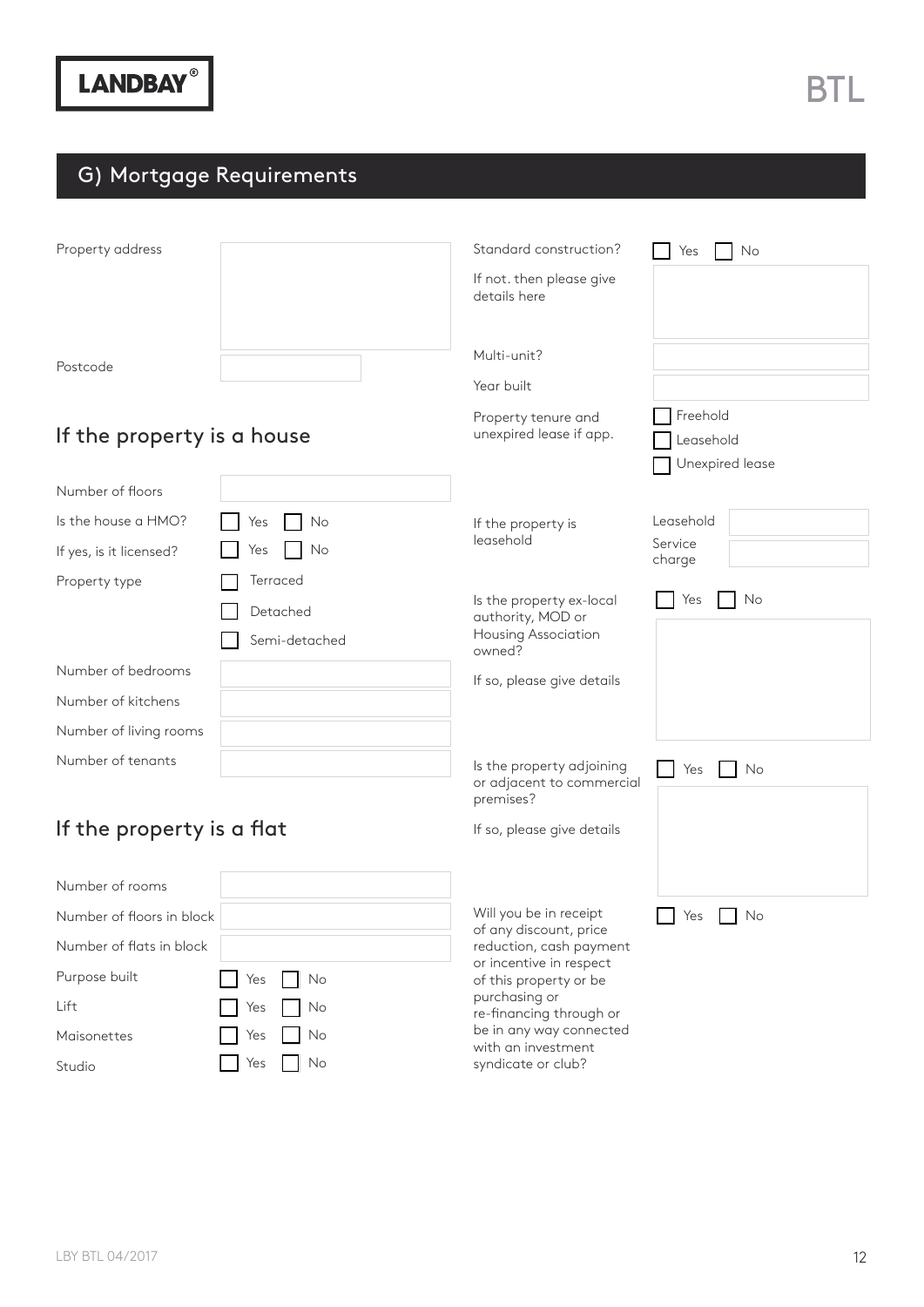## G) Mortgage Requirements

| Is this a distressed sale?<br>Is the property being<br>purchased below market<br>value?<br>Is the property being<br>purchased as a sale and<br>rent back? | No<br>Yes<br>Yes<br>No<br>No<br>Yes                      | Purchase or remortgage<br>Existing mortgage lender<br>Outstanding balance<br>Remortgage amount<br>Purpose of remortgage | Purchase<br>Remortgage                             |
|-----------------------------------------------------------------------------------------------------------------------------------------------------------|----------------------------------------------------------|-------------------------------------------------------------------------------------------------------------------------|----------------------------------------------------|
| Is property ready to sell<br>or let out?                                                                                                                  | No<br>Yes                                                |                                                                                                                         |                                                    |
| How and when did you<br>source the property?                                                                                                              |                                                          | If purchasing, where will<br>the deposit come from?                                                                     | Savings<br>Property sale<br>Gift<br>Equity release |
| Vendor's name                                                                                                                                             |                                                          |                                                                                                                         |                                                    |
| Is it your intention to let the<br>property to a family member                                                                                            | Yes<br>No                                                | Loan details                                                                                                            |                                                    |
| or to live in the property<br>yourself in the future?                                                                                                     |                                                          | Purchase price                                                                                                          |                                                    |
| If so, please give details                                                                                                                                |                                                          | Purchase date<br>(if refinancing)                                                                                       |                                                    |
|                                                                                                                                                           |                                                          | Estimated value<br>(if refinancing)                                                                                     |                                                    |
| Proposed tenants                                                                                                                                          | Professional                                             | Loan required                                                                                                           |                                                    |
|                                                                                                                                                           | Family                                                   | Monthly rental income                                                                                                   |                                                    |
|                                                                                                                                                           | Housing Ass.<br><b>DSS</b> tenants<br>Student<br>Holiday | Details of who to<br>contact to arrange<br>the valuation of the<br>property                                             |                                                    |
| Lease Type                                                                                                                                                | AST<br>Contract                                          |                                                                                                                         |                                                    |
| Terms                                                                                                                                                     |                                                          |                                                                                                                         |                                                    |
|                                                                                                                                                           |                                                          | Telephone number                                                                                                        |                                                    |
|                                                                                                                                                           |                                                          |                                                                                                                         |                                                    |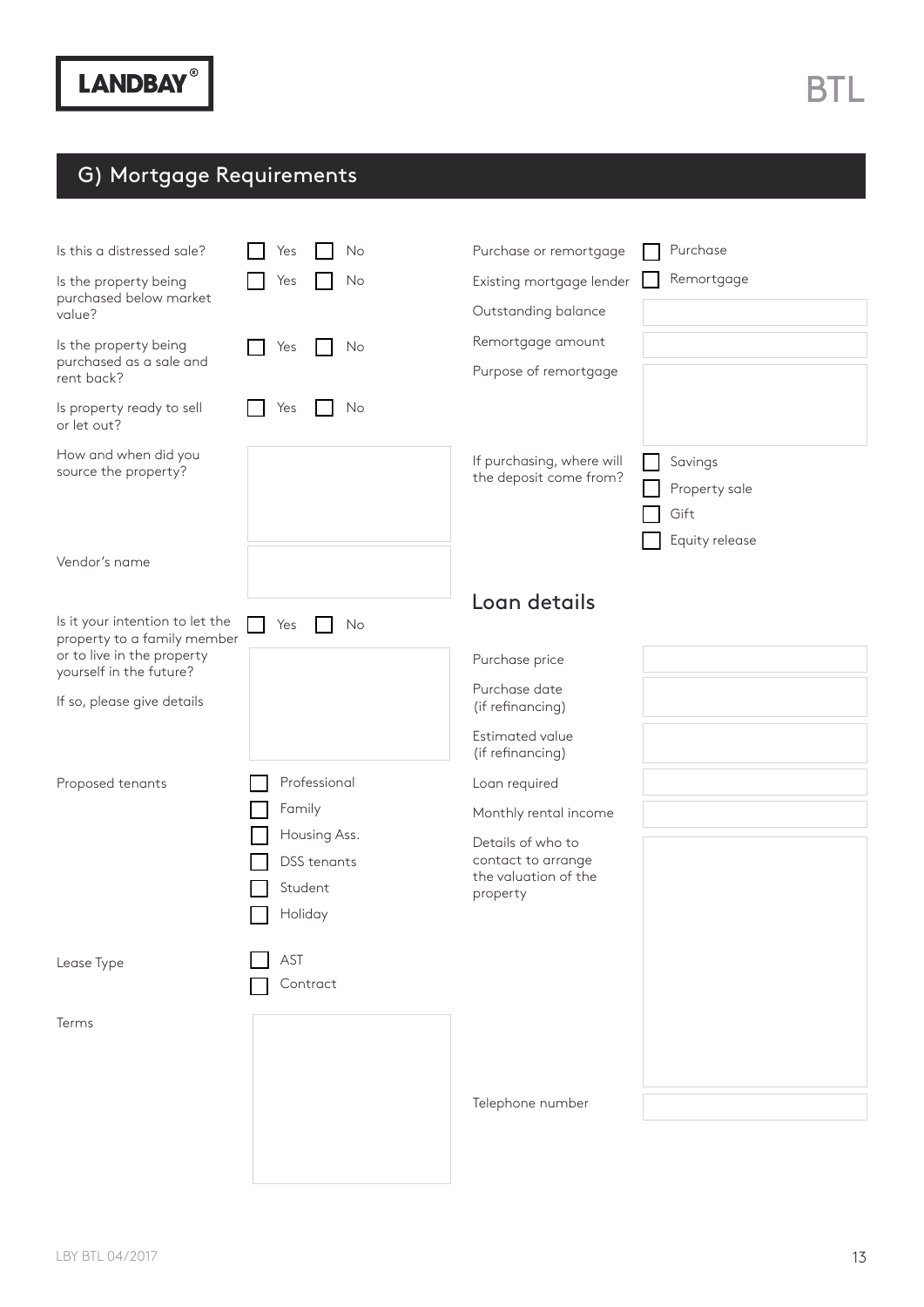#### H) Your Solicitor's Details

| Name of firm        |  | Telephone |                                   |
|---------------------|--|-----------|-----------------------------------|
|                     |  | Fax       |                                   |
| Solicitor acting    |  | Email     |                                   |
|                     |  |           | Sole trader? $\Box$ Yes $\Box$ No |
| Solicitor's address |  |           |                                   |
|                     |  |           |                                   |
|                     |  |           |                                   |
|                     |  |           |                                   |
| Postcode            |  |           |                                   |

Please Note: the lender will normally instruct your solicitor to act on your behalf in respect of both the conveyance and compilation of their requirements with regard to letting the property, provided the frm:

- Has a minimum of two partners
- The solicitor acting holds a current practicing certificate
- Is shown in the current edition of the "Solicitors & Barristers Directory and Diary"
- Has commercial premises from where business is conducted.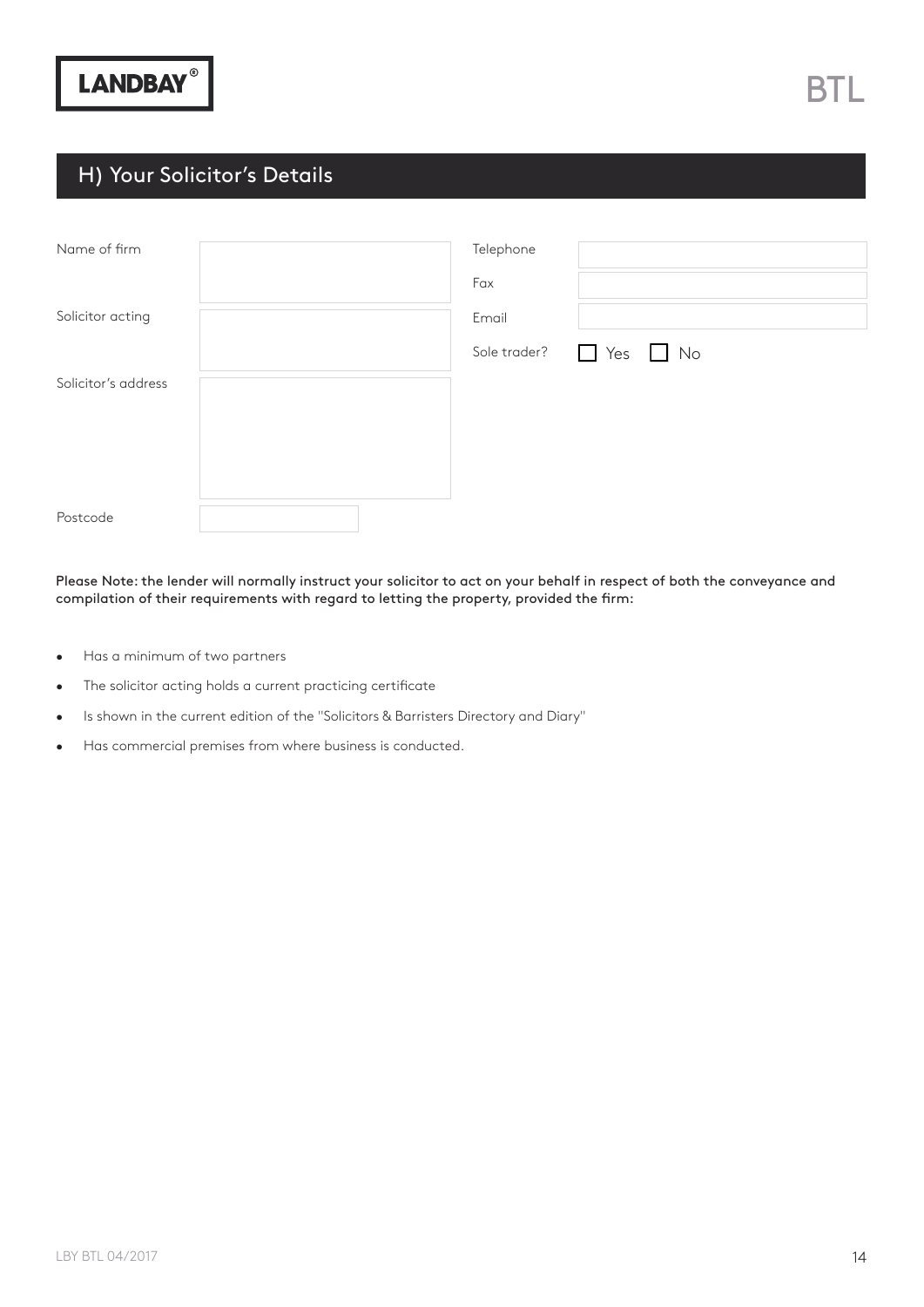Do you own any other let properties?  $\Box$  Yes  $\Box$  No

If 'yes' please answer

| How many investment<br>properties do you own? |           | When did you start letting<br>property?                                                   |           |
|-----------------------------------------------|-----------|-------------------------------------------------------------------------------------------|-----------|
| Do you manage the<br>properties yourself?     | No<br>Yes | Are all the properties let<br>on assured shorthold<br>tenancies?                          | No<br>Yes |
| Management company<br>name and address        |           | Where properties are not<br>let on assured shorthold<br>tenancies, please give<br>details |           |
| Postcode                                      |           |                                                                                           |           |

#### Please give details of all owned, excluding your home (use continuation sheet if necessary):

| Property address        |                        | Original purchase date    |          |
|-------------------------|------------------------|---------------------------|----------|
|                         |                        | Annual rental income      |          |
|                         |                        | Date property let from    |          |
|                         |                        | Property value            |          |
| Postcode                |                        | Date of valuation         |          |
| Type of let             | Family                 | Mortgage balance          |          |
|                         | Professional           | Date mortgage commenced   |          |
|                         | Student<br>DSS tenants | Account number            |          |
|                         | Housing assoc.         | Mortgage term outstanding |          |
|                         | Holiday                | Original purchase price   |          |
|                         | Asylum seekers         | Mortgage payment/month    |          |
|                         | Other                  | Interest rate             |          |
| No. of tenancies        |                        | Interest type             | Fixed    |
| Monthly payment         |                        |                           | Capped   |
| Lender                  |                        |                           | Variable |
| Original purchase price |                        |                           |          |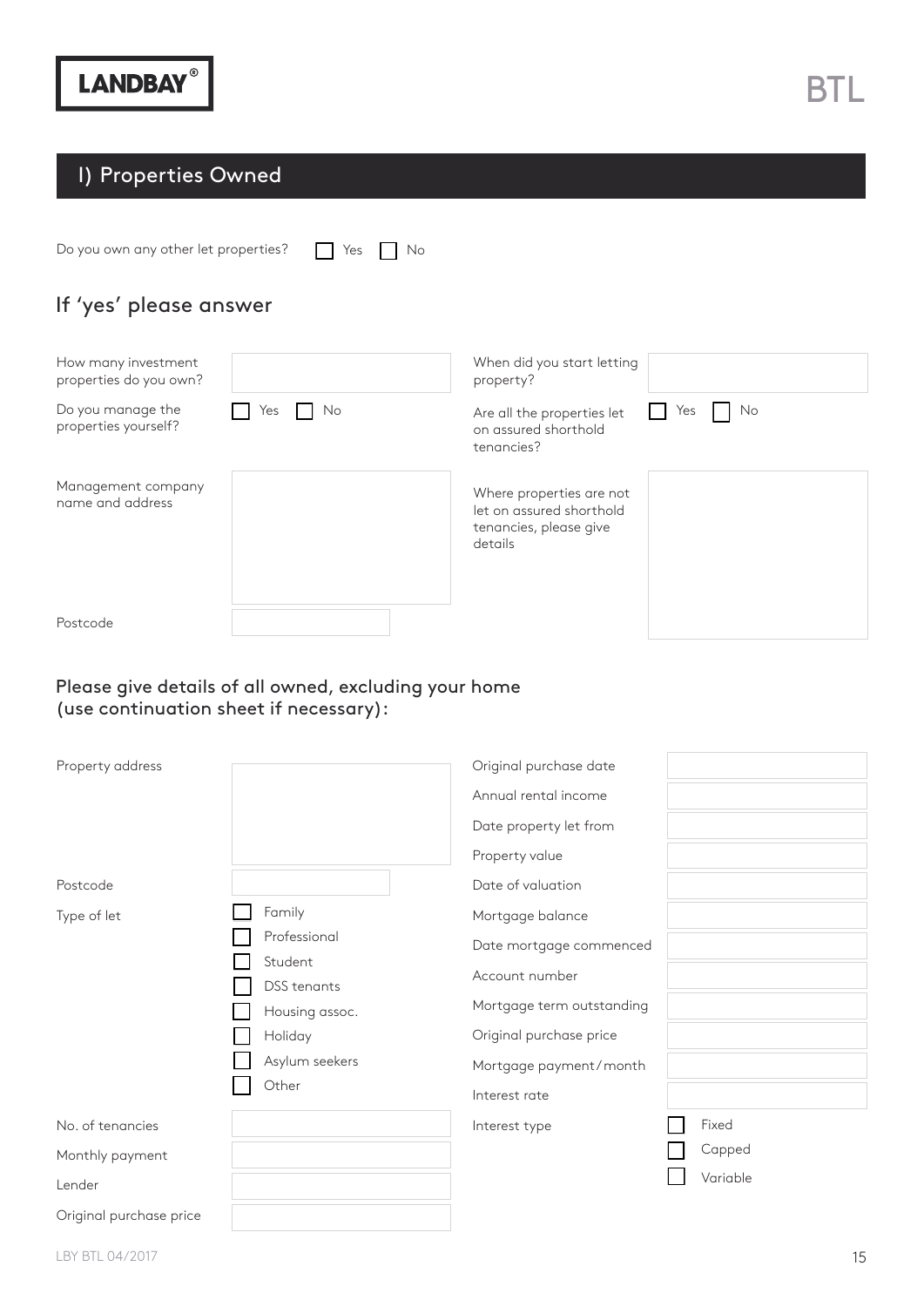### Property details continued

| Property address        |                           | Original purchase date    |          |
|-------------------------|---------------------------|---------------------------|----------|
|                         |                           | Annual rental income      |          |
|                         |                           | Date property let from    |          |
|                         |                           | Property value            |          |
|                         |                           | Date of valuation         |          |
| Postcode                |                           | Mortgage balance          |          |
| Type of let             | Family                    | Date mortgage commenced   |          |
|                         | Professional              | Account number            |          |
|                         | Student                   | Mortgage term outstanding |          |
|                         | DSS tenants               | Original purchase price   |          |
|                         | Housing assoc.<br>Holiday | Mortgage payment/month    |          |
|                         | Other                     | Interest rate             |          |
| No. of tenancies        | Asylum seekers            | Interest type             | Fixed    |
| Monthly payment         |                           |                           | Capped   |
| Lender                  |                           |                           | Variable |
| Original purchase price |                           |                           |          |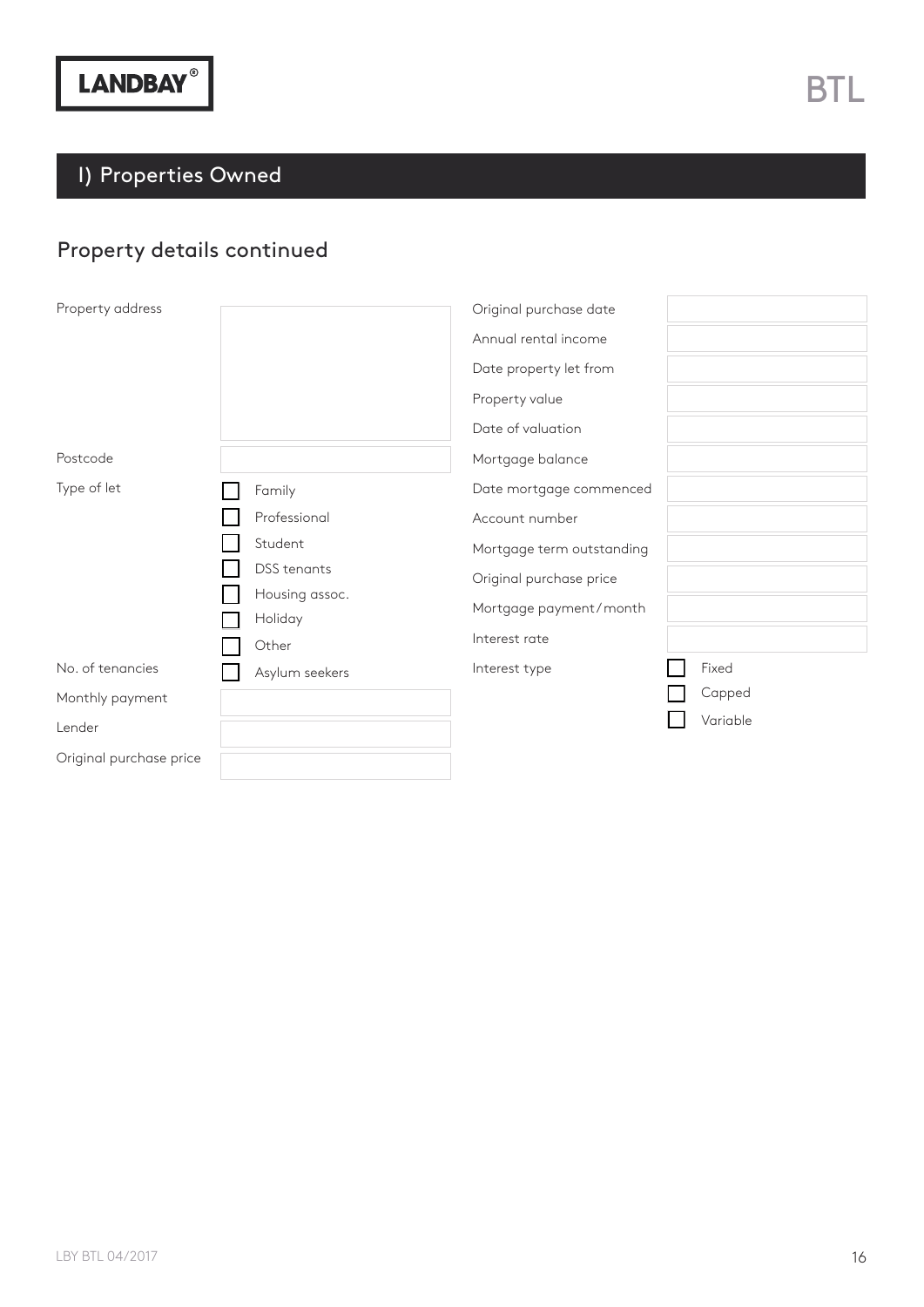### Property details continued

| Property address        |                           | Original purchase date    |          |
|-------------------------|---------------------------|---------------------------|----------|
|                         |                           | Annual rental income      |          |
|                         |                           | Date property let from    |          |
|                         |                           | Property value            |          |
|                         |                           | Date of valuation         |          |
| Postcode                |                           | Mortgage balance          |          |
| Type of let             | Family                    | Date mortgage commenced   |          |
|                         | Professional              | Account number            |          |
|                         | Student                   | Mortgage term outstanding |          |
|                         | DSS tenants               | Original purchase price   |          |
|                         | Housing assoc.<br>Holiday | Mortgage payment/month    |          |
|                         | Other                     | Interest rate             |          |
| No. of tenancies        | Asylum seekers            | Interest type             | Fixed    |
| Monthly payment         |                           |                           | Capped   |
| Lender                  |                           |                           | Variable |
| Original purchase price |                           |                           |          |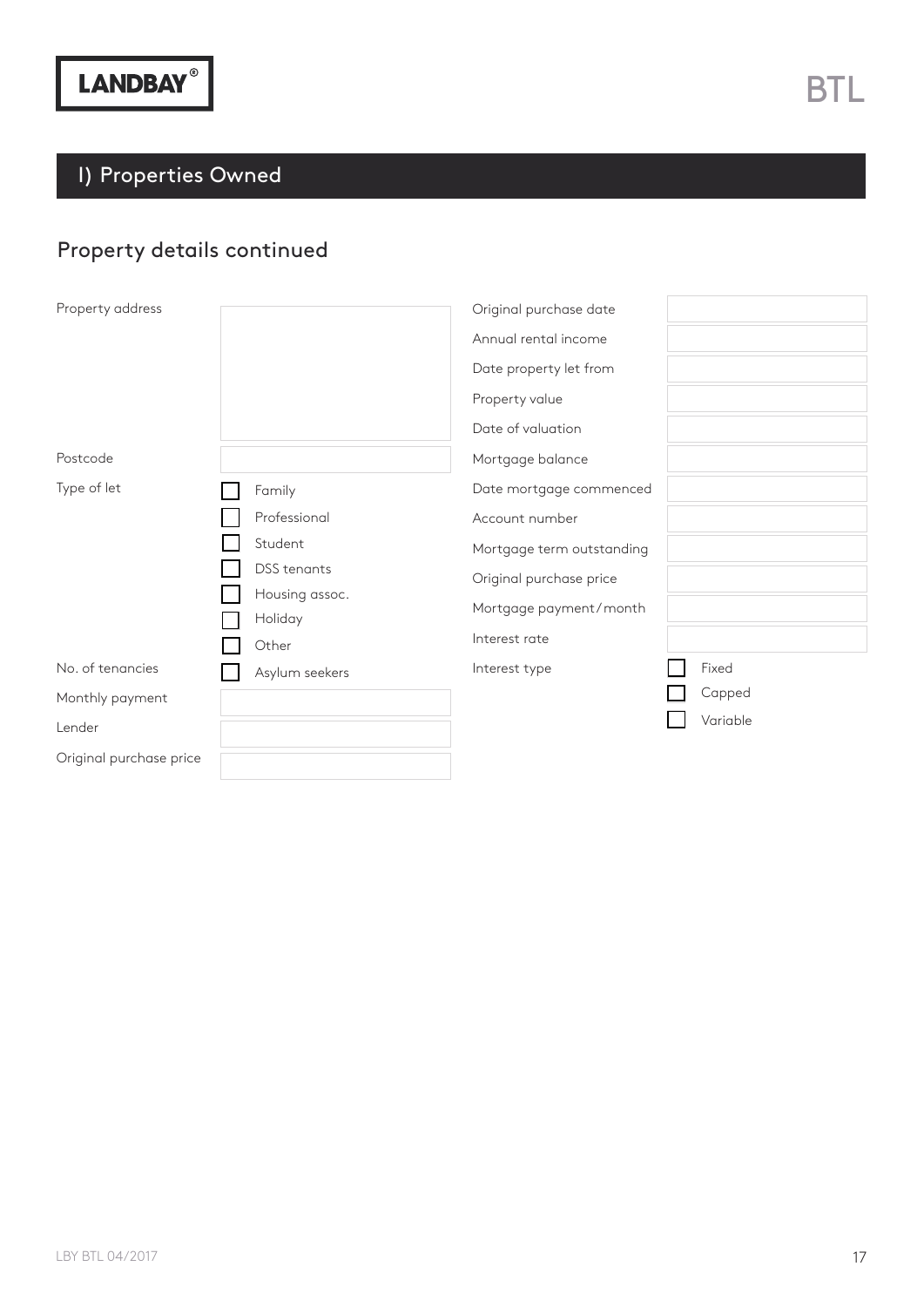### Property details continued

| Property address        |                           | Original purchase date    |          |
|-------------------------|---------------------------|---------------------------|----------|
|                         |                           | Annual rental income      |          |
|                         |                           | Date property let from    |          |
|                         |                           | Property value            |          |
|                         |                           | Date of valuation         |          |
| Postcode                |                           | Mortgage balance          |          |
| Type of let             | Family                    | Date mortgage commenced   |          |
|                         | Professional              | Account number            |          |
|                         | Student                   | Mortgage term outstanding |          |
|                         | DSS tenants               | Original purchase price   |          |
|                         | Housing assoc.<br>Holiday | Mortgage payment/month    |          |
|                         | Other                     | Interest rate             |          |
| No. of tenancies        | Asylum seekers            | Interest type             | Fixed    |
| Monthly payment         |                           |                           | Capped   |
| Lender                  |                           |                           | Variable |
| Original purchase price |                           |                           |          |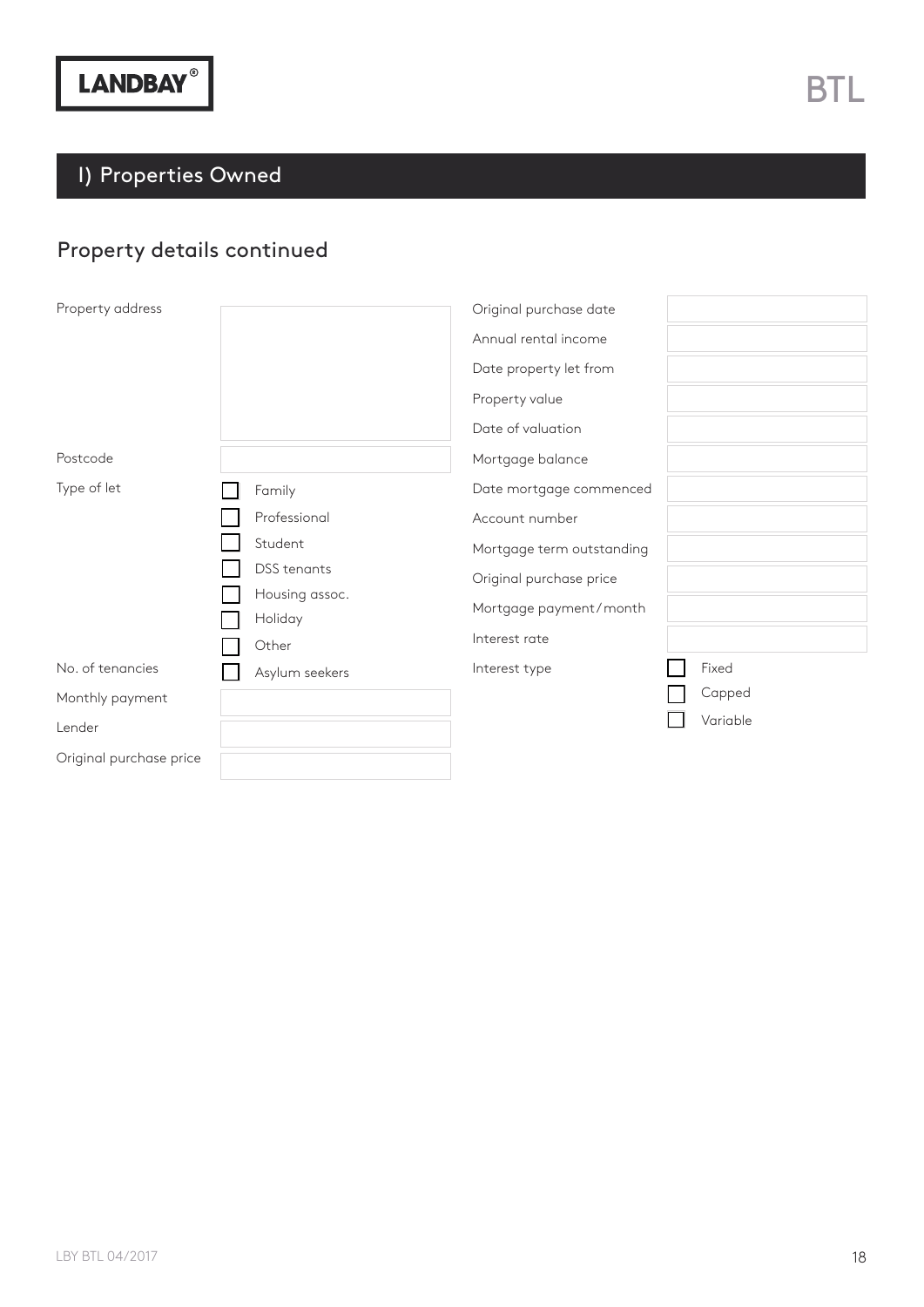#### 1. By signing this declaration, you confrm that:

- the information given, whether on this Landbay P2P Loan Application form or otherwise, is true, accurate, complete and not misleading, and that you will notify us promptly of any changes that may occur prior to completion; 1.1
- this is a buy to let application for persons running a business through property and that the loan is not afforded protection by the Financial Conduct Authority. 1.2
- 1.3 you will, at no time during the Landbay P2P Loan term, use the mortgaged property as a personal residence by you, your spouse, civil partner or any other person whose relationship with you has the characteristics of marriage, parent, brother, sister, child, grandparent or grandchild;
- you have taken out landlord property insurance for the amount stated in the valuation; 1.4
- you have read and agreed to the use of information at section 3 below; 1.5
- you agree that we may make appropriate enquiries regarding immigration status to the Home Office, validation of information supplied within the application process to HM Revenue & Customs under the HMRC Verifcation Scheme, any Credit Reference Agency or any past/present employer, accountant, lender or bank) in order to assess whether to accept your buy-to-let mortgage application, and also at periodic stages during the term of your mortgage; 1.6
- 1.7 you waive any confidentiality or privilege in respect of this Landbay P2P Loan Application and confirm that any solicitor or other party acting for you is authorised to disclose to us, at any time any information or documentation we request or which we consider reasonably to be relevant;
- any payments in respect of your Landbay P2P Loan Application are made for, and on behalf of, all parties to it; 1.8
- if we provide you with a copy of, or extract from, your valuation report we make no representation or warranty (express or implied), nor accept any liability or responsibility in respect of its contents; 1.9
- 1.10 we may record or monitor any telephone or email communication with you for training purposes or client protection;
- 1.11 we may decline this Landbay P2P Loan Application or withdraw any subsequent offer made to you prior to execution of the loan agreement without stating a reason;
- **1.12** any additional security insurance arrangements are made for benefit only and you have no right or claim in relation to them;
- 1.13 you are aware that mortgage payment will be made via Direct Debit from the bank detailed in the application form.
- **1.14** that you have never had a mortgage turned down by any other lender, that you have never been in arrears with any credit agreement during the past three years and you have never had a judgement for debt registered against you (or made bankrupt/ sequestrated or failed to maintain payments under any mortgage or credit agreement);
- you are aware that forging a signature or completing an application using false details/information may make you liable for criminal prosecution; 1.15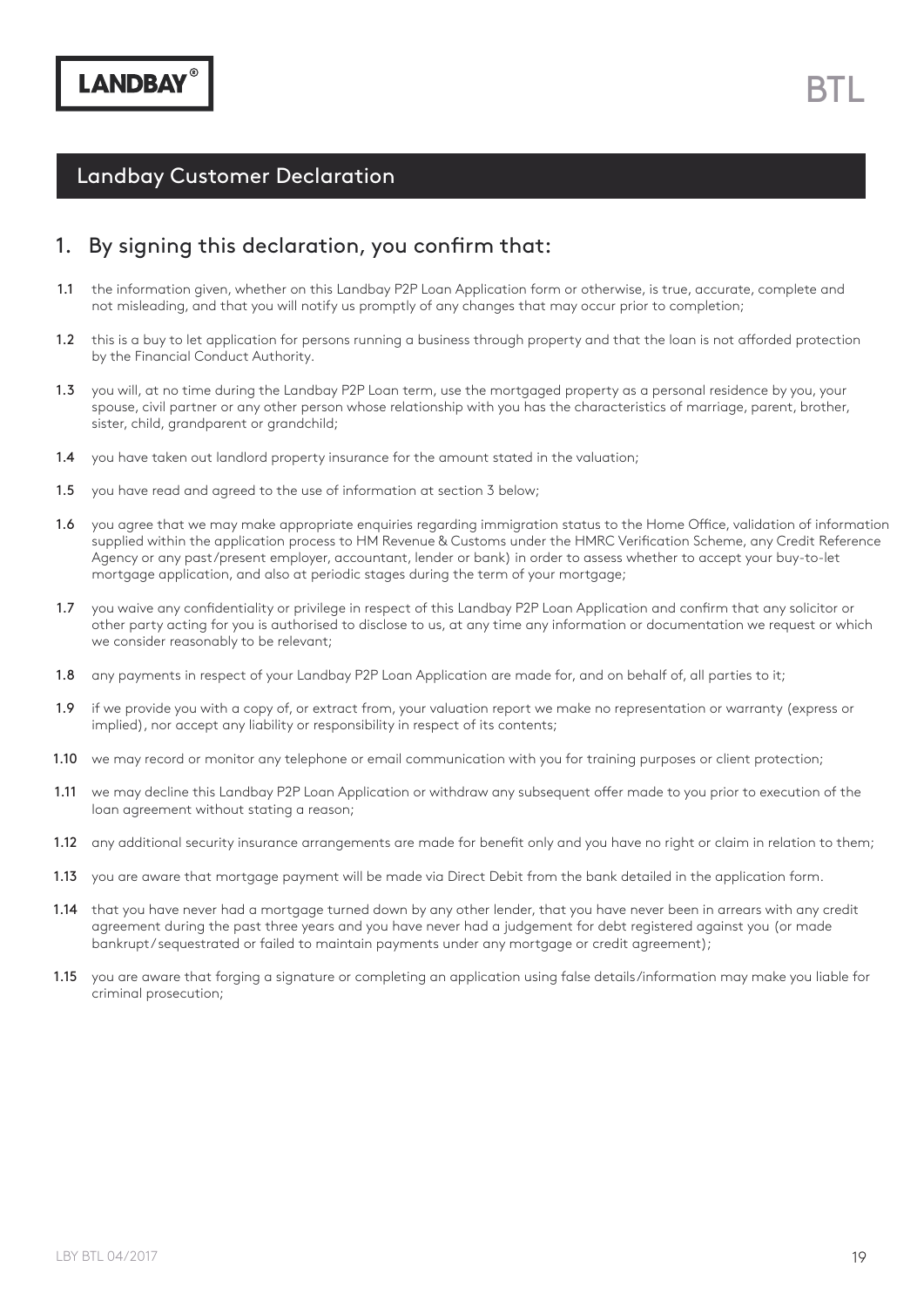#### 2. Transfers of rights and duties

By signing this agreement/completing an online application, you acknowledge that you are aware of the possibility of a Securitisation of our rights, and/or a transfer of the rights and duties of a Landbay Lender under the Loan Agreement to a new Landbay Lender and you agree to the conditions below:

- We can make a transfer, in whole or in part, of our rights and/or duties under the Loan Agreement, and/or the Legal Charge at any time. 2.1
- You consent to such transfers in this application form and we can make a transfer of our rights, in law or in equity, without any further consent from, or notice to you. 2.2
- 2.3 You consent to any transfers of a Landbay Lender's rights and duties to another Landbay Lender and agree that you will on demand do such thing or execute such documents as we require in order to give full efect to any such transfer, and further agree that we may (acting as your agent) execute such documents on your behalf as are necessary to give full efect to any such transfer.
- 2.4 We may provide to any actual or potential transferee of any of the rights and/or duties under the Loan Agreement and/or the Legal Charge (a "Transferee") any information or papers about you, the Loan Agreement, the Legal Charge, the Specifed Property and any other security held by us or the conduct of the Account between you and us.
- 2.5 You agree that we may provide information about:
	- i. your Landbay P2P Loan Application Form and any supporting documentation,
	- ii. your Mortgage Loan and any related security,
	- iii. any other information relating to the Specified Property,
	- iv. the history and conduct of your Account,
	- v. the results of any statistical, monitoring or quality analysis activity that we may carry out on your Account from time to time and
	- vi. any other relevant information,
		- a. to any such person or organisation who does, or we believe wishes to, enter into any transfer, with us or who does or wishes to fund or otherwise be involved in any transfer;
		- b. to any purchaser or potential purchaser of our rights under the Loan and/or the Legal Charge or any person who does or wishes to fund or otherwise be involved in any such purchase; and
		- c. to us or any previous transferee. We may provide that information at any time on, prior to or after any actual or potential transfer under Clause 2.1, of this Clause 2.
		- d. You understand that we may provide such information to any such person or organisation including, but not limited to, credit reference agencies for the purpose of quality analysis.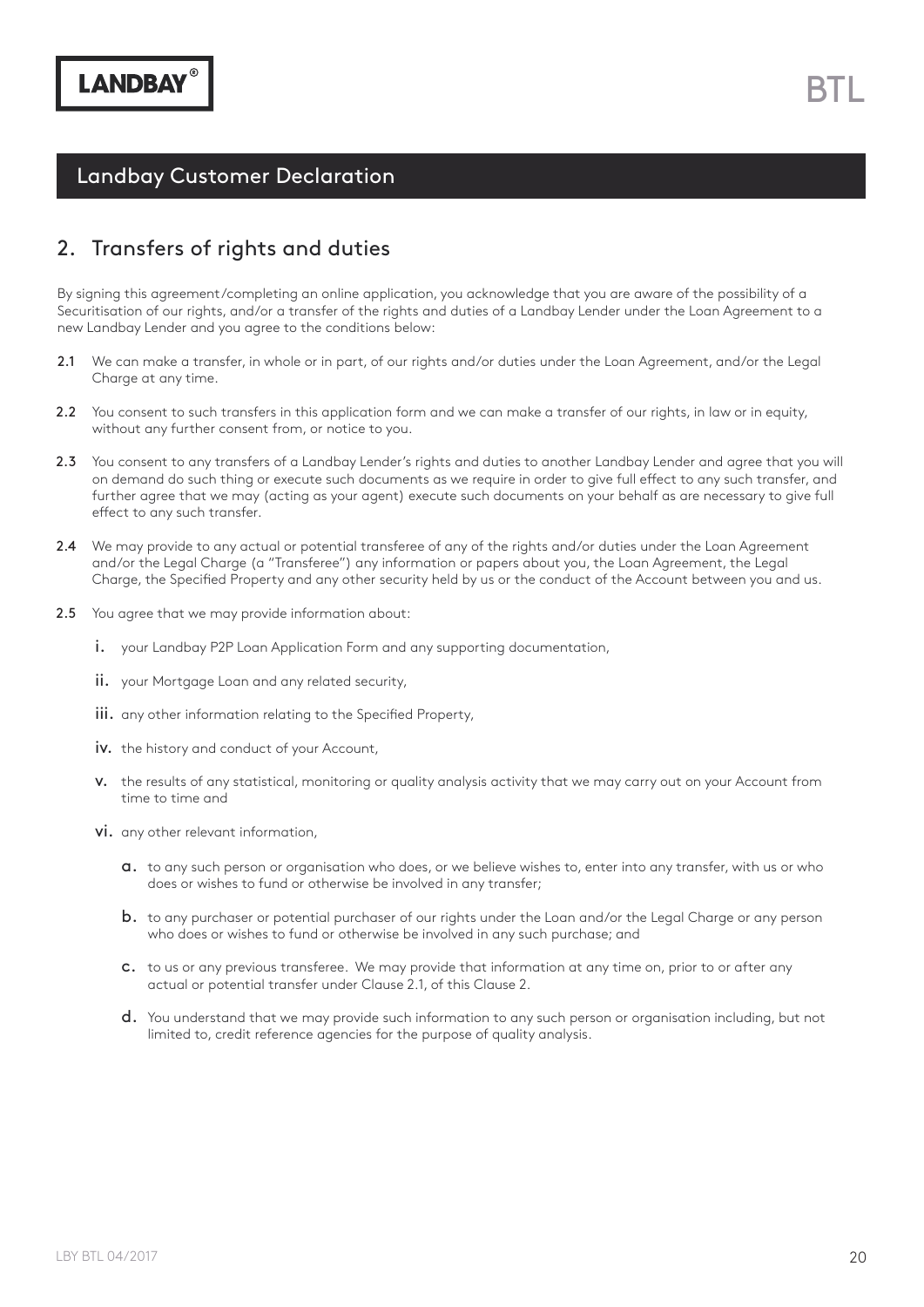#### 3. Use of Information

- In considering your Landbay P2P Loan Application we will search your personal and where applicable, business record at one or more Credit Reference Agencies. They will add details of our search to your records and your Landbay P2P Loan Application will be seen by other organisations that make searches. Information held about you by the Credit Reference Agencies may already be linked to records relating to one or more of your partners. 3.1
- By making a joint Landbay P2P Loan Application, you confrm that you are entitled to: 3.2
	- i. disclose information about your joint applicant (note that for the purpose of limited company applications director/ guarantors are considered applicants) and anyone referred to by you; and authorise us to search, link or record information at Credit Reference Agencies about you and anyone referred to by you.
- **3.3** We may use a credit scoring system and we may use automated decsioning when assessing your Landbay P2P Loan Application.
- 3.4 If you are a director, we will seek confirmation from Credit Reference Agencies that the residential address that you provide corresponds to the address listed on the restricted register of directors' home addresses at Companies House. Information on the performance of any Landbay P2P loan will be recorded against each director to the loan with Credit Reference Agencies.
- **3.5** If you are in doubt as to whether any fact is material, you should provide full details separately to Landbay. If you give incorrect or misleading information, your Landbay P2P Loan Application could be afected.
- 3.6 We will also add to your personal and where applicable, business record with one or more of the Credit Reference Agencies details of your agreement with us, the payment you make under it, any default or failure to keep to its terms and any change of address you fail to tell us about where a payment is overdue. These records will be shared with other organisations and used by us and them to trace debtors, recover debt, and to manage your accounts or insurance policies.
- 3.7 We and other originations may check your details with Fraud Preventions Agencies. If false or inaccurate information is provided and fraud is identifed, details will be passed to fraud prevention agencies to prevent fraud and money laundering. You may also be liable to criminal prosecution. Further details explaining how the information held by fraud prevention agencies may be used can be obtained by writing to us, emailing us at mortgages@landbay.co.uk or telephoning us on 02038177700.
- 3.8 We, the Credit Reference Agencies and the Fraud Prevention Agencies will also use the records for statistical analysis about credit, insurance and fraud. We may also use information about you to carry out market research.
- We may, at our discretion make enquiries regarding immigration status to the Home Office, validation of information supplied within the application process to HM Revenue & Customs under the HMRC Verifcation Scheme, any past/present employer, accountant, lender or bank) in order to assess whether to accept your buy-to-let mortgage application, and also at periodic stages during the term of your mortgage; 3.9
- 3.10 You have a right to receive a copy of the information we hold about you if you apply to us in writing. A fee of £10 will be payable.
- **3.11** Any use of your personal information will be subject to the terms of our privacy policy, which can be found on our website and which sets out the terms on which we may collect, store and use your personal information. By providing us with this completed Landbay P2P Loan Application form you confrm that you have read, understood and consent to the entirety of the Landbay privacy policy.
- **3.12** We may outsource the administration of your mortgage account to a third party. You authorise us to give, send and receive information and personal data to/from any such third party for the purpose of administering your mortgage account. You understand that this information may be sent/received verbally, in writing, via telephone, fax or electronic